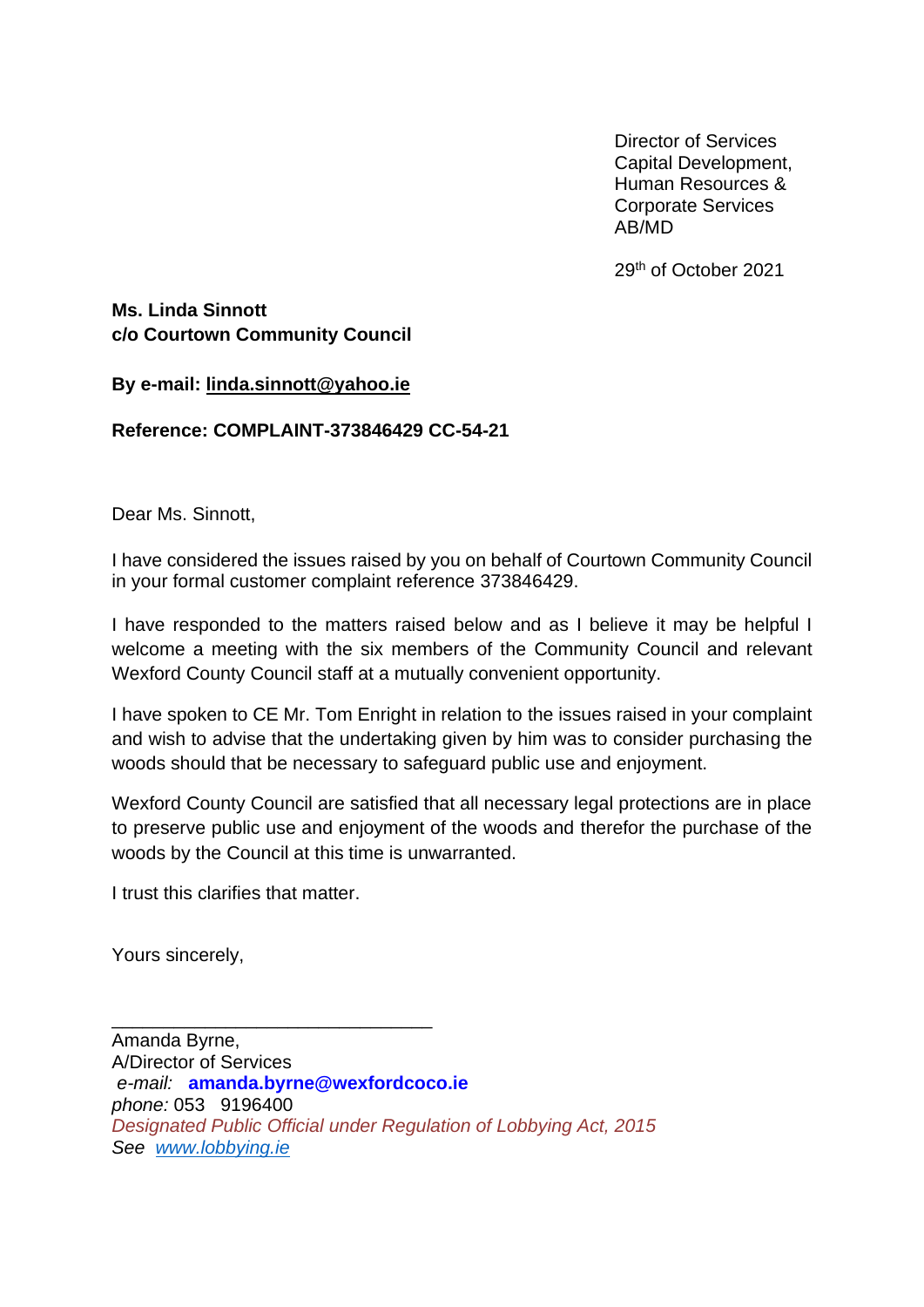## **Reference: COMPLAINT-373846429**

| Name:                           | Linda Sinnott c/o Courtown Community Council |
|---------------------------------|----------------------------------------------|
| Email:                          | linda.sinnott@yahoo.ie                       |
| <b>Phone Number(s):</b>         | +353868662061 086 8662061                    |
| Section:                        | Community                                    |
| Person(s) previously contacted: | Tom Enright                                  |

**Complaint / Comment:** 22nd October 2021

Dear Mr. Enright,

Courtown Community Council is a local registered charity representing the residents of the Courtown, Riverchapel and Ardamine areas. Each of our six Board Members are Trustees of the Charity.

As per our Constitution ratified at our AGM in September 2020, the main objective of Courtown Community Council is to:

'involve the people of Courtown/Riverchapel and its environs in the promotion of the recreational, environmental, educational, cultural and economic welfare of the whole community. Courtown Community Council undertake to investigate and carry out to the best of their ability the ways and means of developing and protecting our environment in such a way as to provide a healthy and sustainable local amenity for both the people who live here and those who come to visit.'

Our Charitable Purposes include representing 'every member of the community and the community as a whole in dealing with local government, statutory bodies and other agencies in seeking assistance in the promotion of the common good'.

On that basis, we wish to make the following formal complaint against Wexford County Council on behalf of the people of Courtown/Riverchapel and surrounding areas:

You stated at the Gorey Kilmuckridge Municipal District September 2021 Meeting that 'no commitment had ever been given to purchasing the woodlands'. This is a clear contradiction to the minutes of meeting held in the Amber Springs Hotel on 28th May 2021 in the presence of Cllr. Joe Sullivan, Cllr. Diarmuid Devereux, Cllr. Fionntán Ó Súilleabháin and Mr. Pat O'Donnell.

The minutes of this meeting clearly record a formal undertaking from you that Wexford County Council would 'consider purchasing the lands' in order to keep the woodlands in public ownership.

Pursuant to these minutes we are asking you to deliver on your commitment to consider purchasing the woodlands at Courtown Woods by engaging with all stakeholders and considering all available options.

We look forward to hearing from you and suggest a meaningful consultation process with Courtown Community Council is imperative to moving forward on this issue. Yours sincerely,

Linda Sinnott Courtown Community Council RCN 20043414 [www.courtown.org](http://www.courtown.org/)